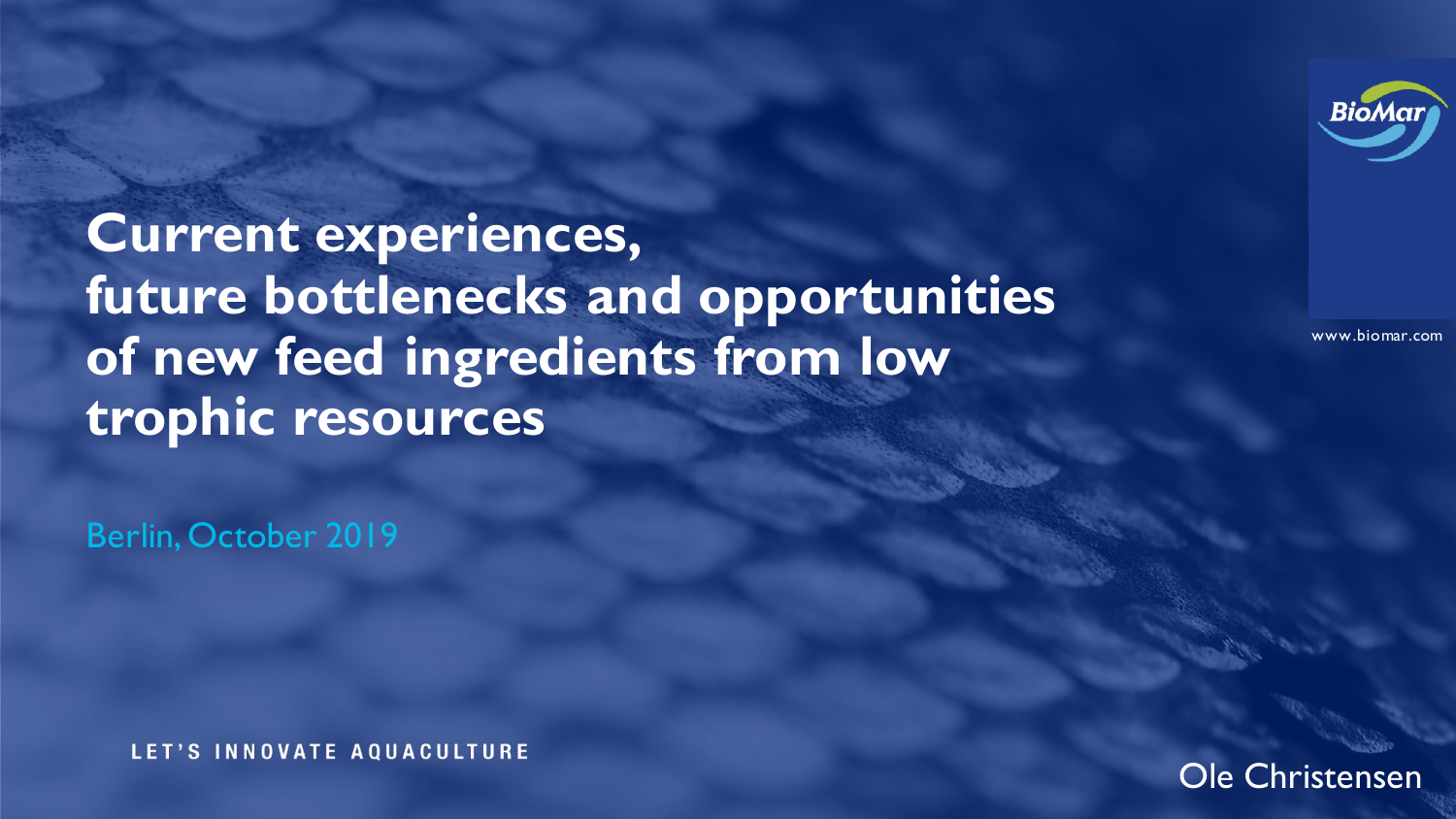## **Raw material experiences in Aquafeed**



- We have been heavily relying on marine raw materials
- We realised the need for a change a lot of years ago
- We have introduced:
	- More vegetable raw materials – based on know sources
	- LAP's and PAP's
	- more micro ingredients
- Increased focus on FIFO and sustainability

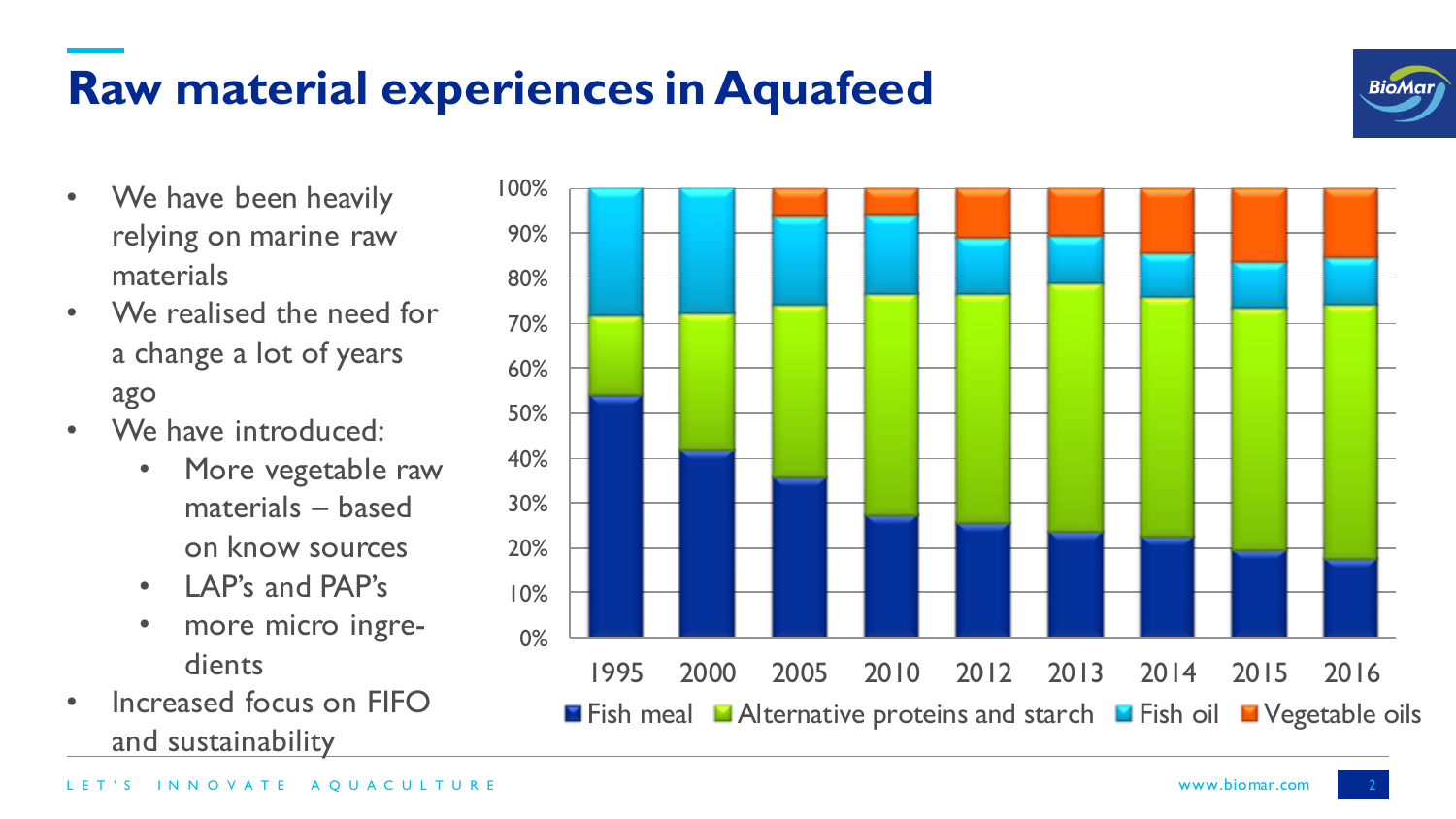# **Current situation on raw materials in Aquafeed**



- Number of raw materials used increases
- Ongoing search for know raw materials primarily commodities based on product from agriculture origin but also from increased focus on solutions relating to circular economy
- We are today using some low trophic raw materials like:
	- More unprocessed vegetable raw materials
	- More processed vegetable raw materials
	- Single cell protein based on gas
	- Fermentation of algae's can be based on different substrates
	- Other fermented products as chelated amino acids
	- Insect protein
- One example is the algaprime from Corbion from that source we add omega-3 fatty acids from a non-marine origin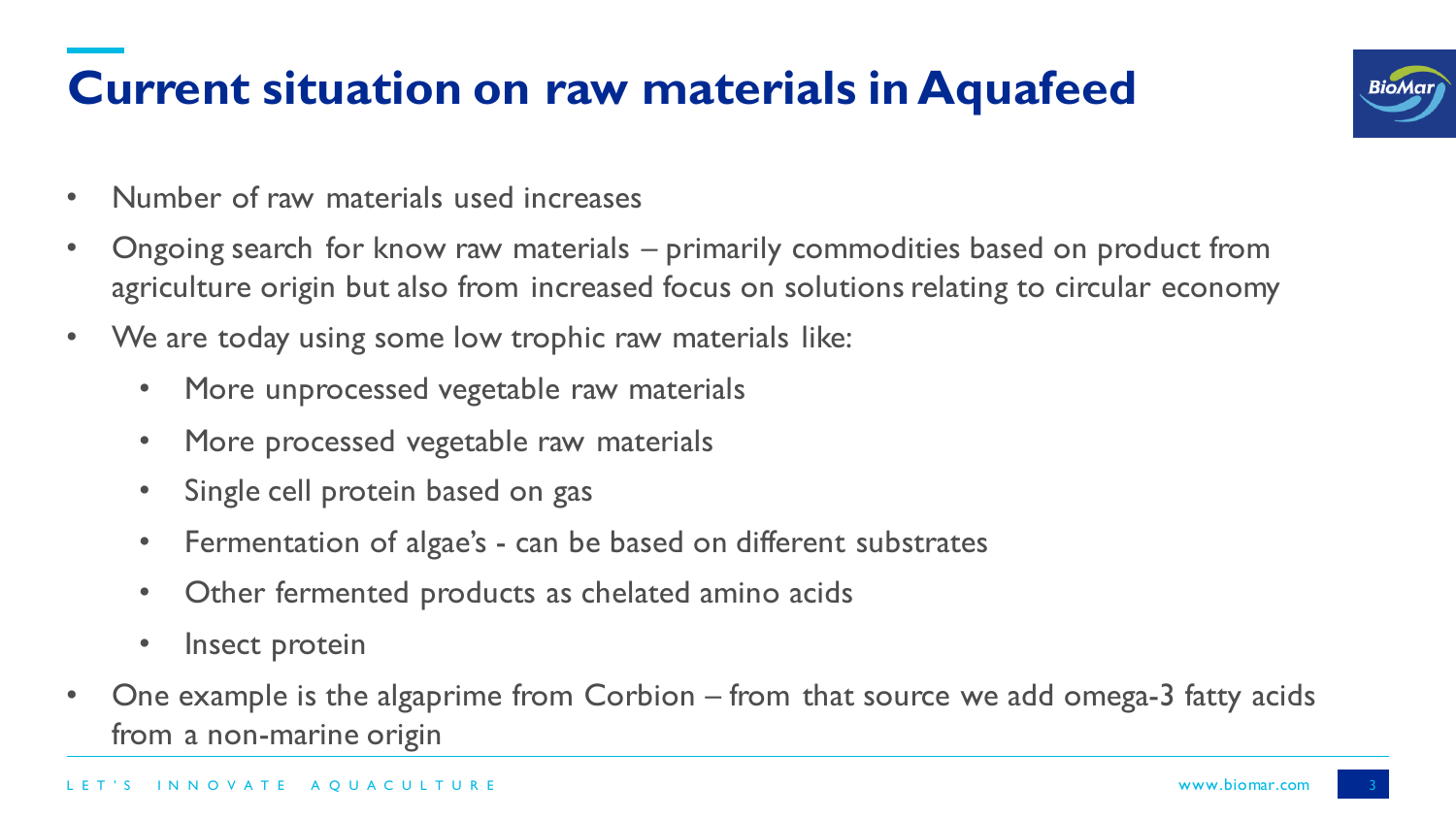#### **Future focus on low trophic raw materials in Aquafeed**



- We have to think in new raw materials due to several reasons
- Going for low trophic raw materials means quite often that you have to go for something not being developed fully and that they are not ready for direct use
- We have to add a process, some technology, some costs and some value
- Maybe also some cooperation between different companies and different business
- We will in the future see use of:
	- single cell protein
	- more seaweed
	- microalgae
	- fermentation of raw materials
	- Raw materials based on grass and other plan based materials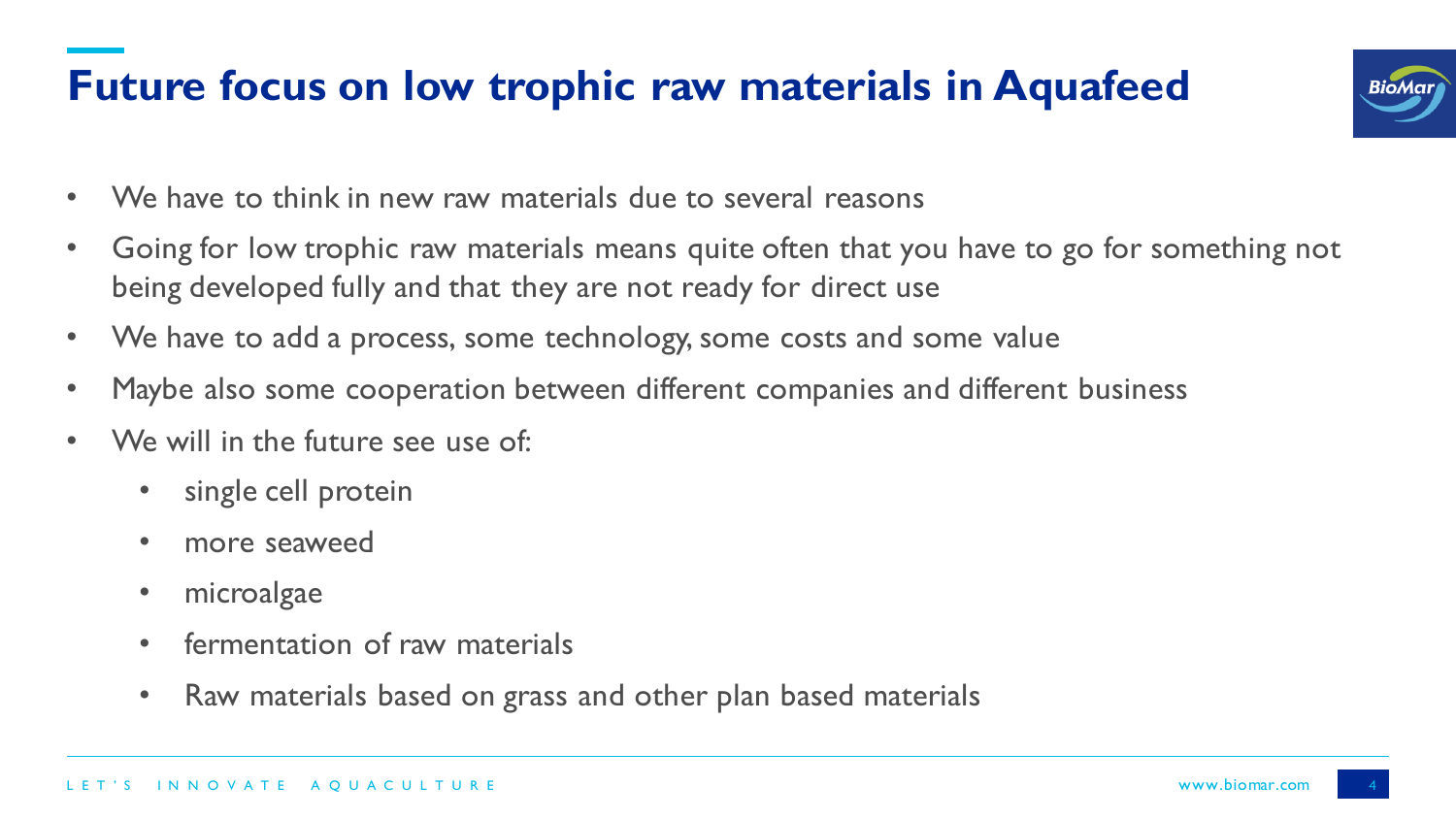## **Challenges using low trophic raw materials in Aquafeed**



- Common to most low trophic raw material they are not ready for use as they are
- We will be facing bottlenecks like:
	- Availability volume/price
	- Commercial visions
	- Necessary technology for refining and improving
	- Approval as a feed ingredient
	- Risk awareness
	- Test of raw material processability/stability/environment
	- Test for food safety issues short term long term
	- Test for nutritional effects availability for the fish
	- Test for antinutritional factors